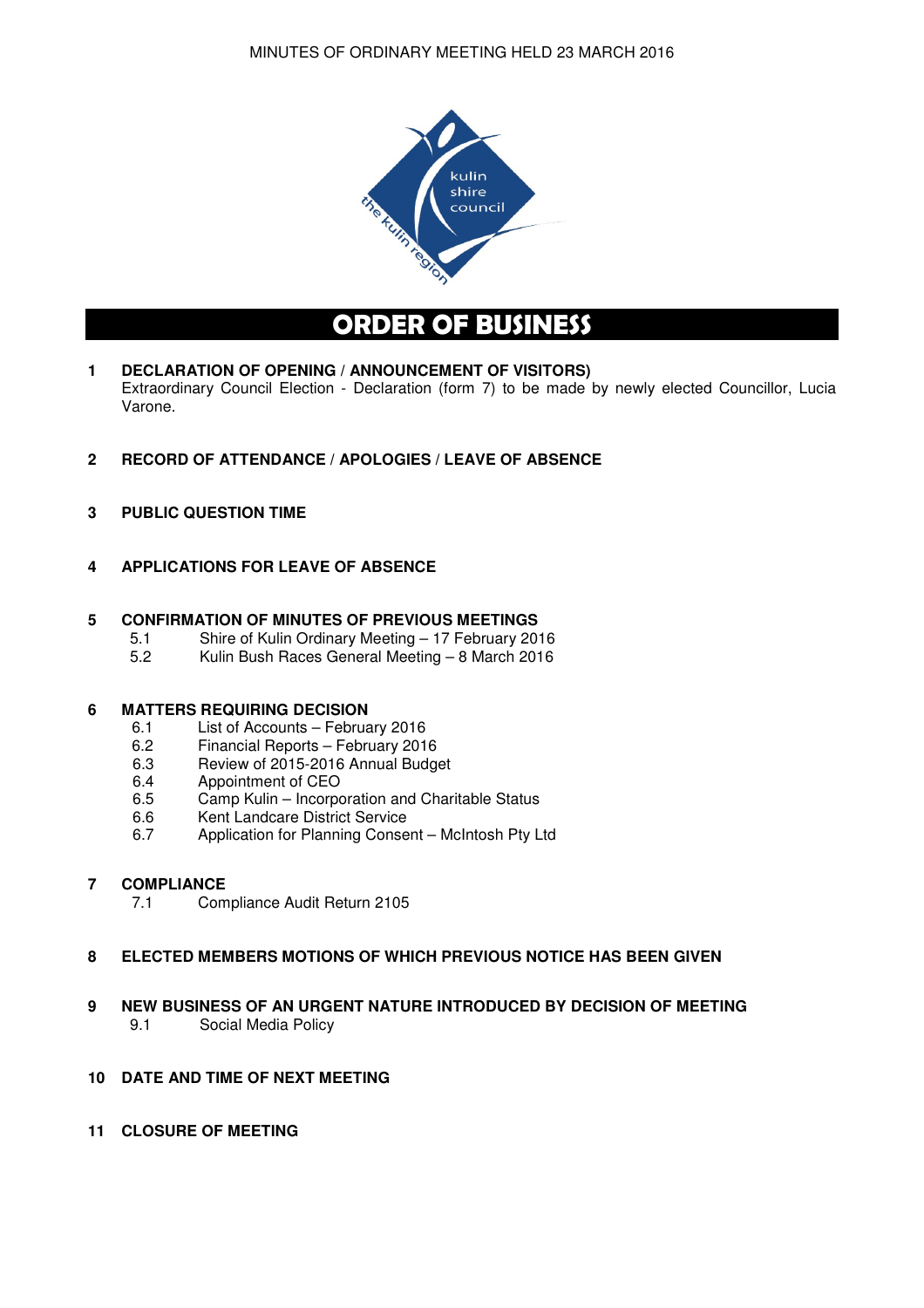## **Minutes of an Ordinary Meeting of Council held in the Council Chambers on Wednesday 23 March 2016 commencing at 2:51pm**

## **1. DECLARATION OF OPENING / ANNOUNCEMENT OF VISITORS**

The President of the Shire welcomed all present and declared the meeting opened at 2:51pm

 1.1 Lucia Varone made a declaration (form 7) as the recently Elected Member of Council for the extraordinary vacancy in the East Ward.

Cr West congratulated Cr Varone and welcomed her to the position of Shire Councillor.

## **2. RECORD OF ATTENDANCE/APOLOGIES/LEAVE OF ABSENCE**

**Attendance** 

| <b>BD</b> West      | President                      | West Ward           |
|---------------------|--------------------------------|---------------------|
| <b>RD Duckworth</b> | Deputy President               | West Ward           |
| MJ Ledwith          | Councillor                     | West Ward           |
| G Robins            | Councillor                     | <b>Town Ward</b>    |
| <b>HT</b> McInnes   | Councillor                     | <b>Town Ward</b>    |
| R Bowey             | Councillor                     | <b>Town Ward</b>    |
| R O'Brien           | Councillor                     | <b>Central Ward</b> |
| <b>BP</b> Taylor    | Councillor                     | <b>Central Ward</b> |
| L Varone            | Councillor                     | East Ward           |
| G Hadlow            | <b>Chief Executive Officer</b> |                     |
| C Vandenberg        | Deputy CEO                     |                     |
| L Hobson            | Manager of Works               |                     |

#### **3. PUBLIC QUESTION TIME**  Nil

## **4. APPLICATIONS FOR LEAVE OF ABSENCE**  Nil

## **5. CONFIRMATION OF MINUTES OF PREVIOUS MEETINGS**

Shire of Kulin Ordinary Meeting – 17 February 2016

**01/0316** 

**Moved Cr Robins Seconded Cr Bowey that the minutes of the Ordinary Council Meeting held on 17 February 2016 be confirmed as a true and correct record.** 

 **Carried 9/0** 

Kulin Bush Races General Meeting – 8 March 2016

**02/0316** 

**Moved Cr Bowey Seconded Cr O'Brien that the minutes of the Kulin Bush Races General Meeting held on 8 March 2016 be confirmed as a true and correct record.** 

 **Carried 9/0**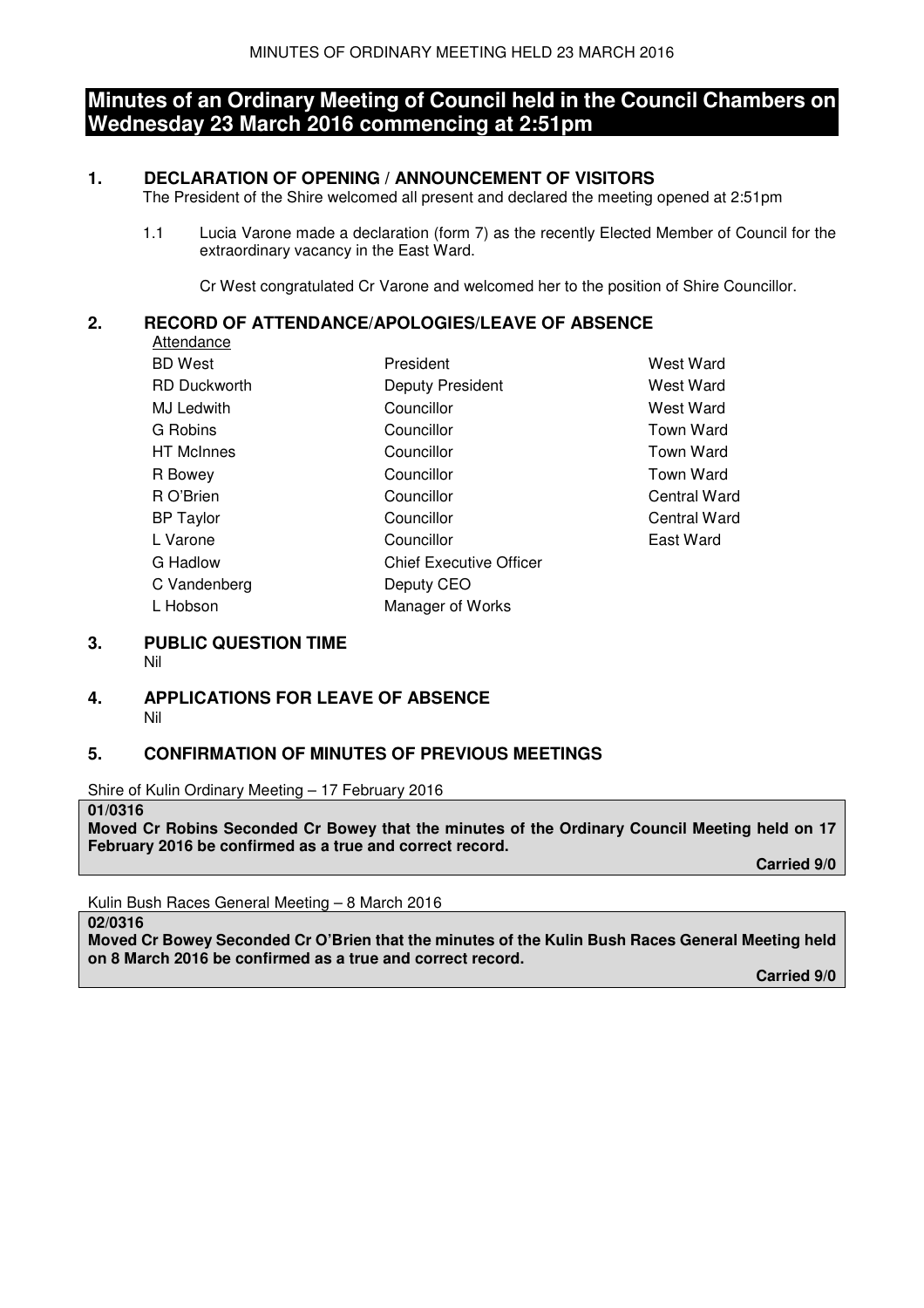## **6 MATTERS REQUIRING COUNCIL DECISION**

## **6.1 List of Accounts – February 2016**

**RESPONSIBLE OFFICER:** DCEO **FILE REFERENCE:** 12.06 **AUTHOR:** DCEO **DISCLOSURE OF INTEREST:** 

#### **SUMMARY:**

Attached are the list of accounts paid during the month of February 2016 for Council's consideration.

**BACKGROUND & COMMENT:**  Nil **FINANCIAL IMPLICATIONS:**  Nil **STATUTORY AND PLANNING IMPLICATIONS:**  Nil **POLICY IMPLICATIONS:**  Nil **COMMUNITY CONSULTATION:**  Nil **WORKFORCE IMPLICATIONS:**  Nil

#### **OFFICER'S RECOMMENDATION:**

That February payments being cheque No 331 (Trip) No 1837 - 1843 (Bush Races), 329 - 330 (Trust Fund) 36537 – 36550 (Municipal), EFT No's 10943 - 11041 (Municipal), credit card payments, creditor payments, and other vouchers from the Municipal Fund totalling \$388,461.11 be passed for payment.

#### **VOTING REQUIREMENTS:**

Simple majority required.

## **03/0316**

**Moved Cr Robins Seconded Cr Taylor that February payments being cheque No 331 (Trip) No 1837 - 1843 (Bush Races), 329 - 330 (Trust Fund) 36537 – 36550 (Municipal), EFT No's 10943 - 11041 (Municipal), credit card payments, creditor payments, and other vouchers from the Municipal Fund totalling \$388,461.11 be passed for payment.** 

 **Carried 9/0** 

## **6.2 Financial Reports – February 2016**

| <b>RESPONSIBLE OFFICER:</b>    | DCEO  |
|--------------------------------|-------|
| FILE REFERENCE:                | 12.01 |
| <b>AUTHOR:</b>                 | DCEO  |
| <b>DISCLOSURE OF INTEREST:</b> |       |

**SUMMARY:**  Attached are the financial reports for the period ending 29 February 2016.

**BACKGROUND & COMMENT:**  Nil **FINANCIAL IMPLICATIONS:**  Nil

#### **STATUTORY AND PLANNING IMPLICATIONS:**

Regulation 34 of the Local Government (Financial Management) Regulations 1996 requires local governments to prepare each month a statement of financial activity reporting on the revenue and expenditure of funds for the month in question.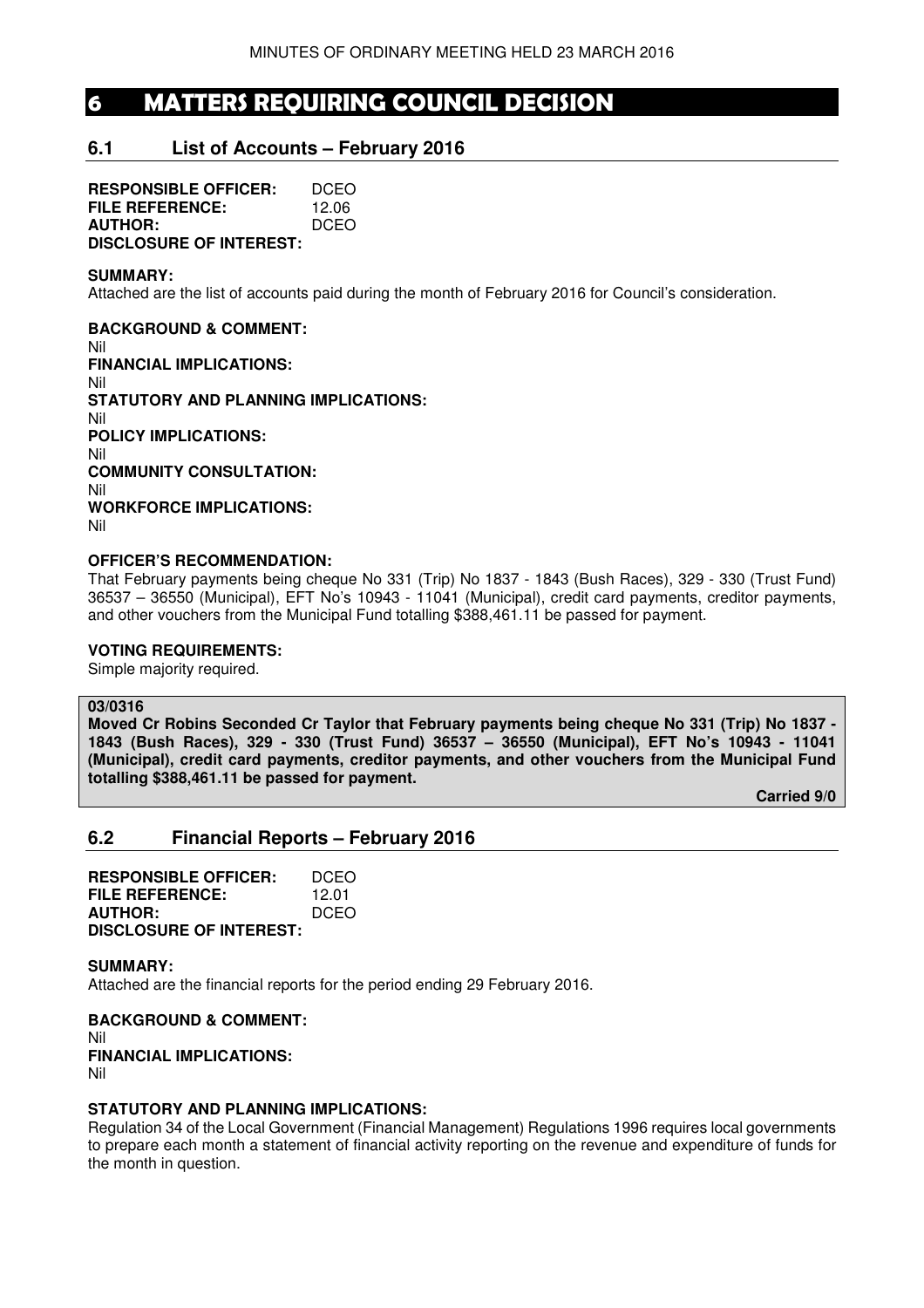**POLICY IMPLICATIONS:**  Nil **COMMUNITY CONSULTATION:**  Nil **WORKFORCE IMPLICATIONS:**  Nil

#### **OFFICER'S RECOMMENDATION:**

That Council endorse the monthly financial statements for the period ending 29 February 2016.

#### **VOTING REQUIREMENTS:**

Simple majority required.

### **04/0316**

**Moved Cr Duckworth Seconded Cr McInnes that Council endorse the monthly financial statements for the periods ending 29 February 2016.** 

 **Carried 9/0** 

#### **6.3 Review of 2015-2016 Annual Budget**

| <b>NAME OF APPLICANT:</b> | DCEO  |
|---------------------------|-------|
| <b>FILE REFERENCE:</b>    | 12.04 |
| <b>AUTHOR:</b>            | DCEO  |

#### **SUMMARY:**

Regulation 33A of the Local Government (Financial Management) Regulations 1996 requires local governments to carry out, between the 1 January and 31 March in each financial year, a review of its annual budget for that year.

#### **BACKGROUND:**

Local Governments are required to conduct a budget review between 1 January and 31 March each year. This is mandatory under Regulation 33A of the Local Government (Financial Management) Regulations 1996. The thrust of the legislation is to ensure local governments conduct at least a single budget review after the half way mark of the financial year and before the completion of the ninth month.

A budget review comprises a detailed examination of year to date actual results with Council's adopted budget. Regulation 33A (2) and (3) of the FM Regulations requires the results of the budget review to be submitted to Council within 30 days of the review. Council is then to give consideration to adopting the review (or part of) and associated recommendations.

Regulations 33A (4) states that within 30 days after Council has conducted its review, a copy and recommendations are to be provided to the Department of Local Government.

#### **COMMENT:**

The review is presented in the attached report. The Report seeks to identify and quantify:

- i) the forecast year-end major variances from the adopted budget;<br>ii) matters arising not currently included in the adopted budget
- matters arising not currently included in the adopted budget but which are recommended for consideration of inclusion in the budget;

The review process has been undertaken having regard for:

- i) actual revenues and expenditures for the first (8) months of the financial year, a necessary indicator to informed forecasts for the remainder of the year;
- ii) forecast revenue and expenditure levels for the remaining (4) months of the year;
- iii) the more significant (in \$ terms) variances to budget rather than the many minor 'unders and overs' which, history has shown, will largely balance out;

#### **FINANCIAL IMPLICATIONS:**

Nil **STATUTORY AND TOWN PLANNING IMPLICATIONS:**  Nil **POLICY IMPLICATIONS:** Nil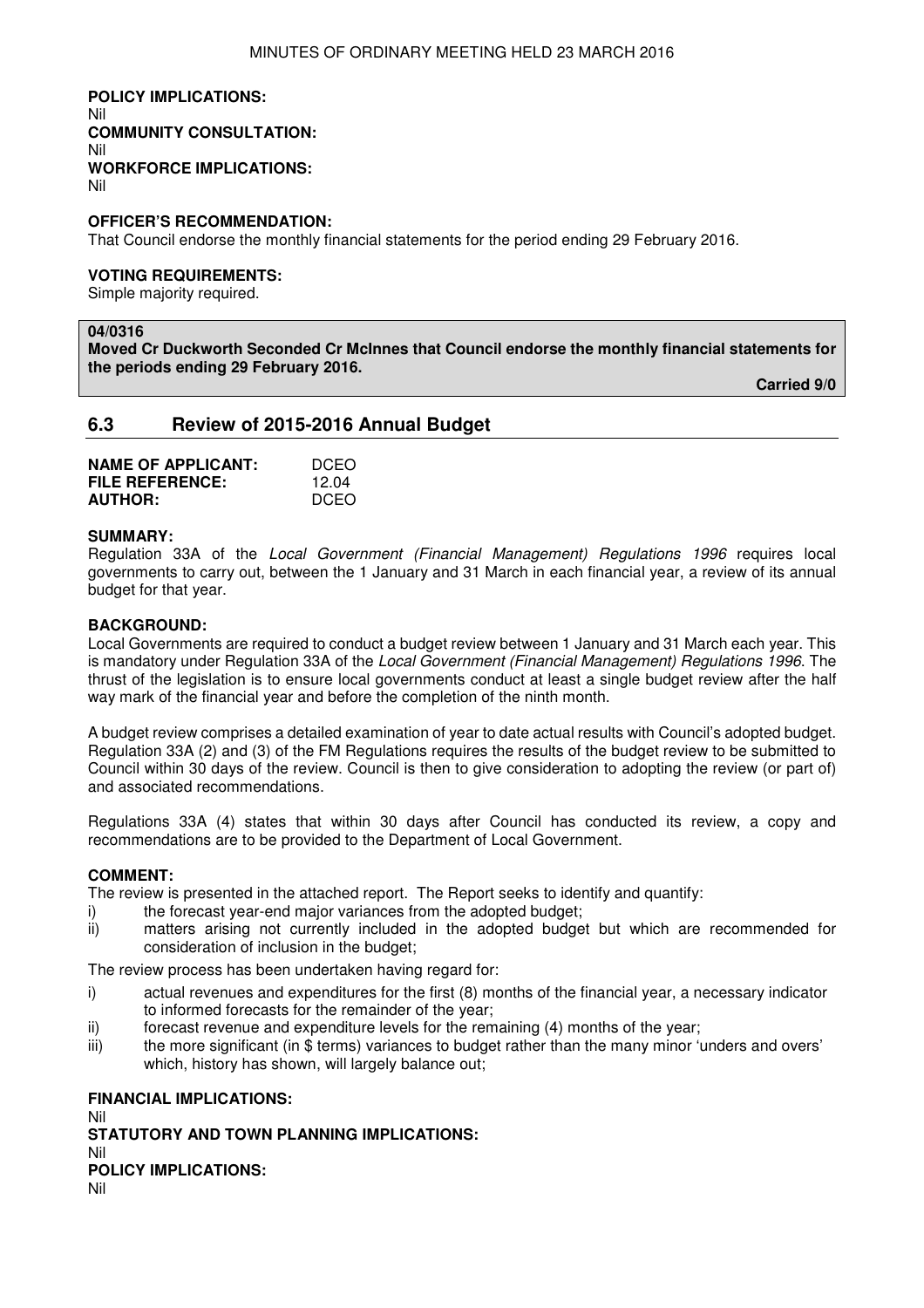#### **COMMUNITY CONSULTATION:** Nil **WORKFORCE IMPLICATIONS:** Nil

#### **RECOMMENDATION:**

That Council accept the recommendations as contained in the Review of Budget for the period ending 29 February 2016 and adopt the report as presented.

**05/0316** 

**Moved Cr Robins Seconded Cr Bowey that Council accept the recommendations as contained in the Review of Budget for the period ending 29 February 2016 and adopt the report as presented.** 

 **Carried 9/0** 

## **6.4 Appointment of CEO**

| <b>NAME OF APPLICANT:</b>           | CEO   |
|-------------------------------------|-------|
| <b>RESPONSIBLE OFFICER:</b>         | CEO   |
| FILE REFERENCE:                     | 22.16 |
| <b>AUTHOR:</b>                      | CEO   |
| <b>DISCLOSURE OF INTEREST: Nill</b> |       |

#### **SUMMARY:**

The Council appointed committee held interviews for a replacement CEO on Friday 26 and Saturday 27 February 2016 and have offered the position to Dirk Sellenger.

#### **BACKGROUND & COMMENT:**

The committee interviewed 3 prospective candidates and following discussion with referees and other necessary background checks it was agreed to recommend to Council that Mr Dirk Sellenger be appointed to the position.

#### **STATUTORY ENVIRONMENT:**

Local Government Act 1995

#### **POLICY IMPLICATIONS:**

Nil **FINANCIAL IMPLICATIONS:**  Nil **COMMUNITY CONSULTATION:** Nil

#### **WORKFORCE IMPLICATIONS:**

Appointment required in accordance with legal requirements under the Local Government Act 1995

#### **OFFICER'S RECOMMENDATION**

Resolution 1

That Council:

- appoints Mr Dirk Sellenger to the position of Chief Executive Officer of the Shire of Kulin, effective 1st **October** 

2016

- is of the belief that Mr Sellenger is suitably qualified and experienced for the position of CEO, and
- Is satisfied with the provisions of the proposed 3 year employment contract to be entered into with Mr Sellenger for the position of CEO.

#### Resolution 2

That Council appoints Mr Sellenger to the position of Acting CEO for the period 2 July 2016 until 30 September 2016 until his permanent appointment effective 1<sup>st</sup> October 2016.

#### **VOTING REQUIREMENTS:**

Simple majority required.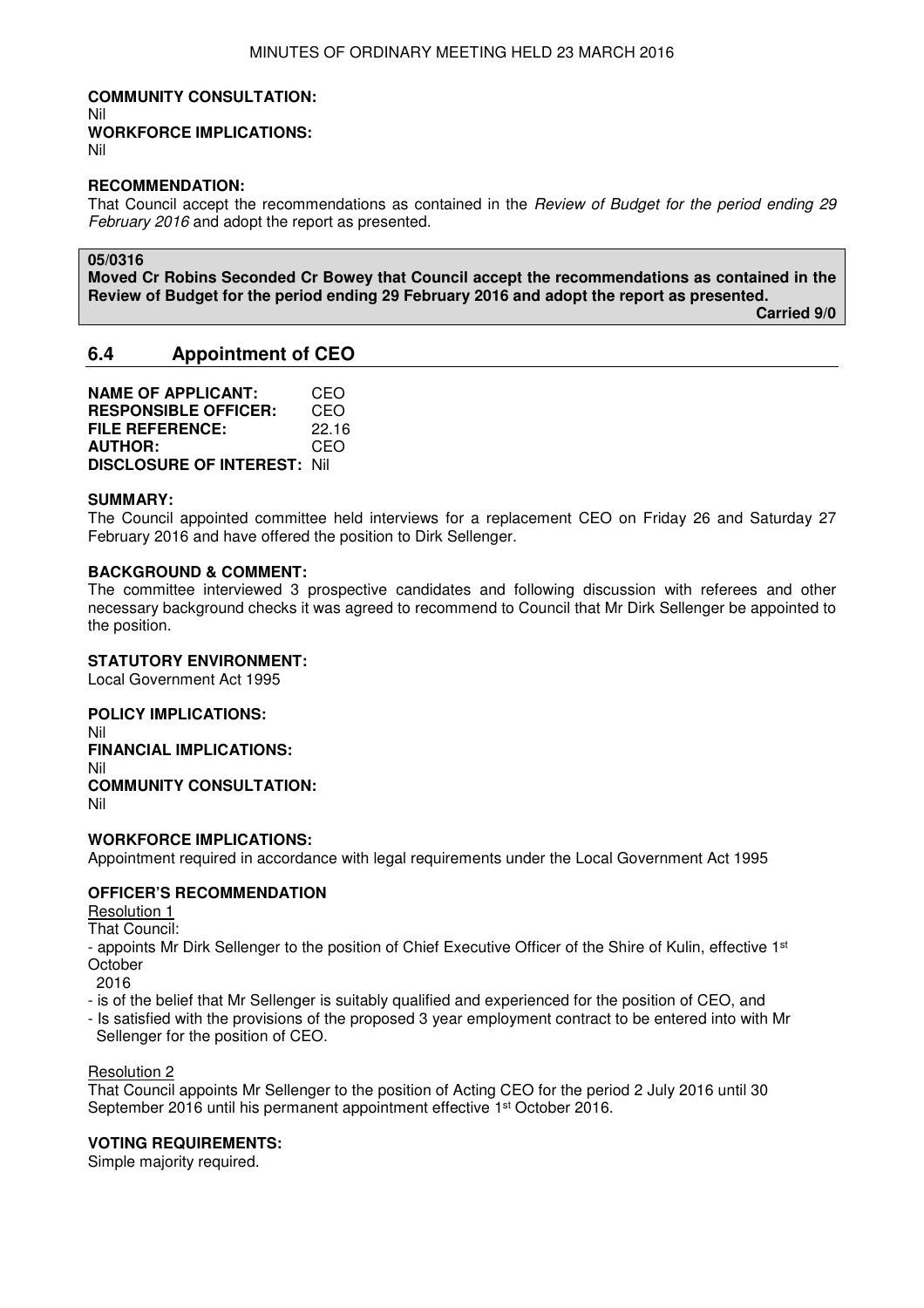**The Shire President advised that since the preparation of the agenda Mr. Sellenger has withdrawn his application for the CEO position. The president advised that he is unsure of the reasons for his decision other than to say that Mr. Sellenger has decided to take on a "free-lance" within the Local Government industry.** 

**In view of the advice from Mr. Sellenger the CEO expressed a view that Council should offer the position to the second favoured applicant. The other option was for the position to be re-advertised although this was not an ideal way forward.** 

#### **06/0316**

**Moved Cr McInnes Seconded Cr Robins that Council readvertise the CEO position with the selection process to be carried out by the existing selection committee.** 

 **Carried 7/2** 

**Council considered they had no option but to re-advertise the position due to the Mr. Sellenger declining the position.** 

**Council adjourned for afternoon tea at 3:22pm** 

**Council resumed from afternoon tea at 3:47pm** 

## **6.5 Camp Kulin – Incorporation and Charitable Status**

| <b>NAME OF APPLICANT:</b>           | CEO   |
|-------------------------------------|-------|
| <b>RESPONSIBLE OFFICER:</b>         | CEO   |
| FILE REFERENCE:                     | 05.20 |
| <b>AUTHOR:</b>                      | CEO   |
| <b>DISCLOSURE OF INTEREST: Nill</b> |       |

#### **SUMMARY:**

Previous discussions on the future of Camp Kulin have revolved around the fact that it is important for the body to become a separate incorporated body to enable them to achieve a charitable status. This would certainly make it easier to access future grant funding for the ongoing operation of the project.

#### **BACKGROUND & COMMENT:**

I have previously advised Council that I would spend some time on the incorporation process on the understanding that the new CEO would be starting at least a month before I leave on 1 July 2016. This will not happen with Dirk Sellenger indicating that he will be commencing duties around mid-June.

In view of this I propose that Council outsource the incorporation process and the preparation of documentation to enable Camp Kulin to become a Charitable Institution and I am waiting for a quote from our auditors Byfields. Hopefully I will have this information before the meeting date.

We have sufficient funds in the budget to cover the employment of a consultant for this purpose. If Council is prepared to agree to the use of a consultant then I will be able to spend time on preparing policies and operational procedures to cover the future operation of Camp Kulin. This includes financial matters and contributions, building responsibility and the like.

#### **STATUTORY ENVIRONMENT:**

Nil

**POLICY IMPLICATIONS:** 

Nil

**FINANCIAL IMPLICATIONS:**  We have sufficient funds in the current budget to cover the employment of a consultant for this purpose.

## **COMMUNITY CONSULTATION:**

Nil

**WORKFORCE IMPLICATIONS:**

Nil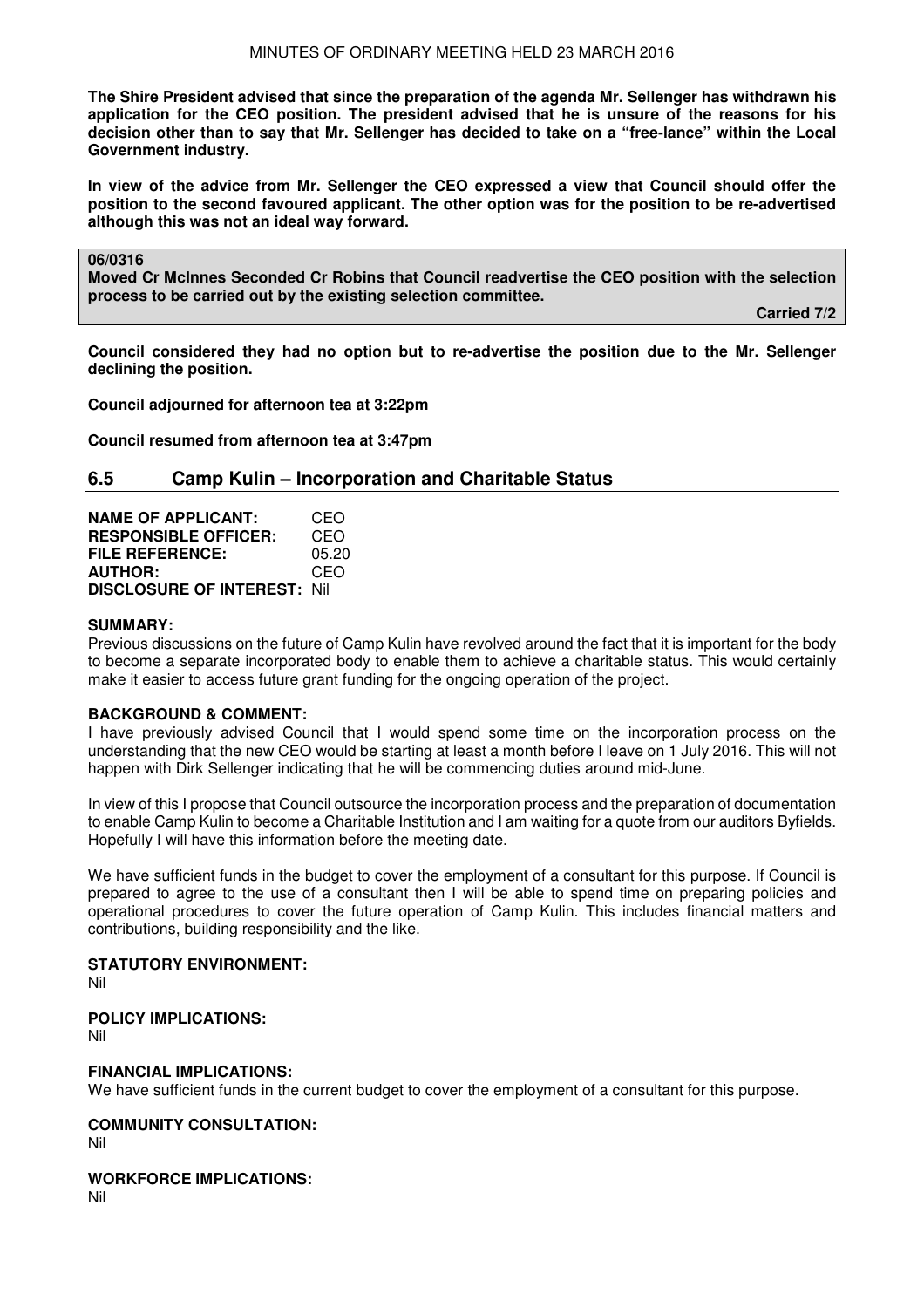#### **OFFICER'S RECOMMENDATION:**

That subject to a satisfactory quote being received from Byfields to prepare documentation to enable Camp Kulin to become a separate incorporated and registered charitable organisation Council endorse the employment of a consultant to proceed with the process.

#### **VOTING REQUIREMENTS:**

Simple majority required.

#### **07/0316**

**Moved Cr O'Brien Seconded Cr Robins that the CEO is authorised to employee a consultant, at a cost of approx. \$5-10k to prepare documentation to enable Camp Kulin to become a separate incorporated and registered charitable organisation.** 

 **Carried 9/0** 

The Resolution was altered to allow the CEO to seek quotes from other consultants rather than just Byfields.

#### **6.6 Kent Landcare District Service**

| <b>NAME OF APPLICANT:</b>          | Paul Leoni, NRM Community Support Officer |
|------------------------------------|-------------------------------------------|
| <b>RESPONSIBLE OFFICER:</b>        | CEO                                       |
| <b>FILE REFERENCE:</b>             | 11 03                                     |
| <b>AUTHOR:</b>                     | CEO                                       |
| <b>DISCLOSURE OF INTEREST: Nil</b> |                                           |

#### **SUMMARY:**

Paul Leoni, NRM Community Landcare Support Officer with the Shire of Kent, has written to invite the Shire of Kulin to join their group. It appears that the main reason for the need to expand the group is due to a loss of grant funding from Wheatbelt NRM which has obviously impacted on Kent's ability to maintain the service.

#### **BACKGROUND & COMMENT**

The following is an extract from the correspondence:

"The current NRM/Landcare service, run through the Shire of Kent (NRM Community Support Officer, currently myself), services 90% Nyabing & Pingrup Communities and 10% Lake Grace town area, has been in operation since May 2014 to July 2015 as a 0.6FTE position and from August 2015 to June 2016 as a 0.8FTE position. The salary component has been ~90% supplied through Wheatbelt NRM INC (based in Northam) and the Shire of Kent has funded all overhead costs.

Unfortunately Wheatbelt NRM Inc. have not indicated further salary funds post June 2016, **however** the State NRM Office announced the 'Community Capability Grants' late last year, for which an application was submitted (by myself) in January and a funding announcement should be made by April/May regarding this application.

#### **I included in the application a possible expansion of the current NRM service to include as well as Kent, the Shire's of Lake Grace, Kulin and Kondinin.**

Please find attached documents submitted, including:

- Application form.
- Map of proposed NRM District (4 Shire of Kent, Lake Grace, Kulin and Kondinin).
- Timeline for proposed workplan.
- Workplan Budget.

This funding grant gives opportunity to continue NRM Officer role from May/June 2016 through to December 2018 (~2.5years) in full time 1FTE roles. Considering the three Shires of Lake Grace, Kulin, and Kondinin don't currently have an NRM/Landcare Officer, it was recognised as an opportunity to expand the current NRM/Landcare Kent Shire role to these areas, utilising the current State NRM Capability Grant.

#### **May I request you consider support for development of this role in the Shire of Kulin? A letter of support is required by the State NRM Office if a partnership is to be formed.**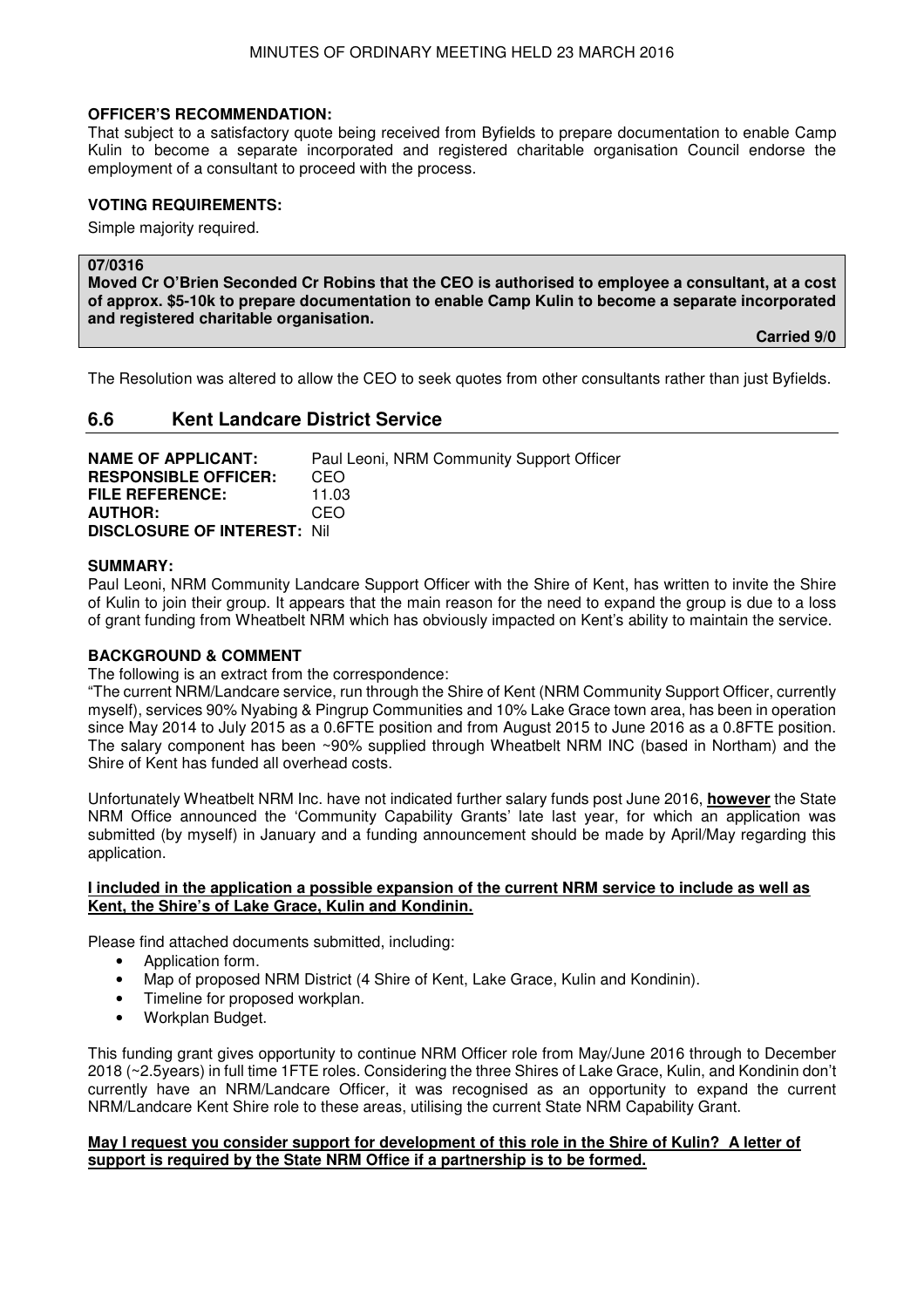As per the application I have stated that some 'letters of commitment' are still pending and are to be provided soon. This will include a letter of support from each of the four Shire's proposed to commit to SHARING the overhead costs that come with funding the consultant/NRM Officer. Obviously some or all of the 3 other shires may not be interested in this partnership, for which I have also stated that if this scenario develops we will amend the application to only include those shire/s agreeing to a commitment.

The table below displays a 25% cost share, as one (of possible many) arrangements. Any feedback greatly appreciated.

|           |                 |               |                   |                                         |                     |                    |                                  |                                        | <b>4 Shires</b><br><b>Contributions</b><br>for Overhead at<br>25% / Shire. |
|-----------|-----------------|---------------|-------------------|-----------------------------------------|---------------------|--------------------|----------------------------------|----------------------------------------|----------------------------------------------------------------------------|
|           | Working<br>Days | Leave<br>Days | <b>Total Days</b> | % Increment on<br><b>Previous Rate.</b> |                     | <b>Hourly Rate</b> | <b>Daily Rate</b><br>(7.6hrs/dy) | <b>Annual Rate</b><br>(see total days) | Annual Rate (25%<br>Per Shire)                                             |
|           |                 |               |                   |                                         | <b>Working Rate</b> | \$31.9200          | \$242.59                         | \$10,674.0237                          | U.                                                                         |
| 2015-2016 | 40.33           | 3.67          | 43.9999           | n/a                                     | Overhead            | \$35.5800          | \$270.41                         | \$11,897.9250                          | \$2,974.48                                                                 |
|           |                 |               |                   |                                         | <b>Total</b>        | \$67.5000          | \$513.00                         | \$22,571.9487                          | ÷.                                                                         |
|           |                 |               |                   |                                         | <b>Working Rate</b> | \$32.8776          | \$249.87                         | \$64,966.1376                          |                                                                            |
| 2016-2017 | 240,00          | 20,00         | 260               | 3%                                      | Overhead            | \$36.6474          | \$278.52                         | \$72,415.2624                          | \$18,103.82                                                                |
|           |                 |               |                   |                                         | <b>Total</b>        | \$69,5250          | \$528.39                         | \$137,381.4000                         |                                                                            |
|           |                 |               |                   |                                         | <b>Working Rate</b> | \$33.86            | \$257.37                         | \$66,915.1217                          |                                                                            |
| 2017-2018 | 240.00          | 20.00         | 260               | 3%                                      | Overhead            | \$37.75            | \$286.88                         | \$74,587.7203                          | \$18,646.93                                                                |
|           |                 |               |                   |                                         | <b>Total</b>        | \$71,6108          | \$544.24                         | \$141,502.8420                         |                                                                            |
|           |                 |               |                   |                                         | <b>Working Rate</b> | \$34.8798          | \$265.09                         | \$34,726.3639                          |                                                                            |
| 2018-2019 | 120.08          | 10.92         | 130.99996         | 3%                                      | Overhead            | \$38.8792          | \$295.48                         | \$38,708.1462                          | \$9,677.04                                                                 |
|           |                 |               |                   |                                         | <b>Total</b>        | \$73.7591          | \$560.57                         | \$73,434,5102                          |                                                                            |
|           | 640.42          | 54.58         | 695.00            |                                         |                     |                    |                                  |                                        | \$49,402.2635                                                              |
|           | Working<br>Days | Leave<br>Days | <b>Total Days</b> |                                         |                     |                    |                                  |                                        | <b>Total Contribution</b><br>Per Shire.                                    |

The Shire of Kulin has participated in Landcare schemes in the past, in particular with Dumbleyung and more recently with Hyden for a section of landowners to the east of the Shire. I am not really aware of how successful these schemes have been as I have had little involvement in them however I am of the opinion that the Kulin District has tended to shy away from belonging to specified Landcare groups more recently.

The above information is provided for Council consideration and in my view if it was agreed to it really needs to be listed as a budget consideration without providing any firm commitment at this stage.

#### **STATUTORY ENVIRONMENT:**

N/A **POLICY IMPLICATIONS:**  N/A

#### **FINANCIAL IMPLICATIONS:**

Should Council agree to consider this matter as a budget item we will need to provide in the region of \$50,000 over the next 3/4 years.

#### **COMMUNITY CONSULTATION:**

Nil

**WORKFORCE IMPLICATIONS:**

Nil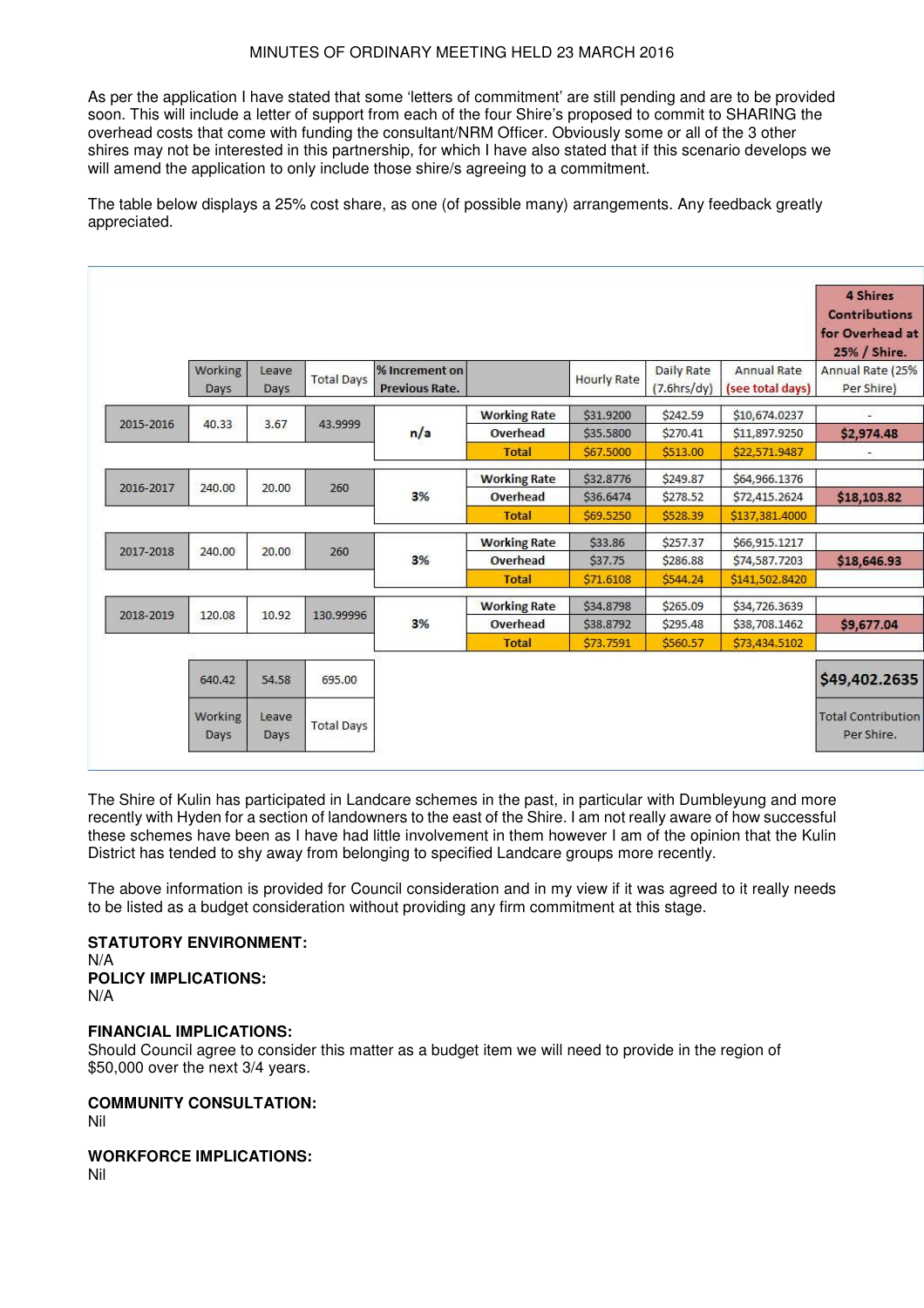#### **OFFICER'S RECOMMENDATION:**

That Council decline to accept the offer from the Shire of Kent to participate in a regional Landcare Group with the Shires of Kent, Lake Grace and Kondinin.

## **VOTING REQUIREMENTS:**

Simple majority required.

#### **08/0316**

**Moved Cr Taylor Seconded Cr Duckworth that Council decline to accept the offer from the Shire of Kent to participate in a regional Landcare Group with the Shires of Kent, Lake Grace and Kondinin. Carried 9/0** 

## **6.7 Application for Planning Consent – McIntosh Pty Ltd**

| <b>NAME OF APPLICANT:</b><br><b>RESPONSIBLE OFFICER:</b> | CEO<br>CEO |
|----------------------------------------------------------|------------|
| <b>FILE REFERENCE:</b>                                   | 18.04      |
| <b>AUTHOR:</b><br><b>DISCLOSURE OF INTEREST: Nil</b>     | CEO        |

## **SUMMARY:**

A planning application has been received from McIntosh & sons to construct a new Workshop at the rear of their premises at Lot 294 CBH Access Rd, Kulin.

#### **BACKGROUND & COMMENT**

A copy of the application and plans are attached to the agenda for information.

The proposed development consists of;

- 1) the demolition of an existing steel structure workshop building used for service and repairs to customers vehicles. The building has an area of 150m2.
- 2) the new building will also be a steel structure and cladding. The building will be 24m x 54m x 9.5m and will be clad with zincalume to match existing buildings.
- 3) the business requires the extra workshop space to service larger agricultural vehicles.

As the proposed use of the new workshop is similar to the existing use there is no special conditions considered necessary to allow Council to approve the application.

It is recommended that Council approve the Planning application subject to the following:

- 1. The workshop shed shall be sited on the lot with setbacks conforming with the Town Planning Policies and the Residential Planning codes;
- 2. All storm water generated by the proposed development shall be managed and disposed of to the satisfaction of the Shire of Kulin;
- 3. The development shall not proceed until the appropriate building license application has been submitted to and approved by the Shire's Building Surveyor prior to any construction on the land.

#### Advice Notes

- 1. The development shall be substantially commenced within two (2) years from the date of this approval. If the development is not substantially commenced within this period the approval will lapse and be of no further effect. Where an approval has lapsed, no development shall be carried out without the further planning approval of the Shire of Kulin having first been sought and obtained.
- 2. The proposed development is required to comply in all respects with the National Construction Code of Australia. If required plans and specifications which reflect these requirements are required to be submitted with the building permit application.
- 3. The noise generated by any activities on-site, including machinery motors or vehicles, shall not exceed the levels as set out under the Environmental (Noise) Regulations 1997.
- 4. Failure to comply with any of the conditions of this planning approval constitutes an offence under the provisions of the Planning and Development Act 2005 and the Shire of Kulin Town Planning Scheme No.2 and may result in legal action being initiated by the local government.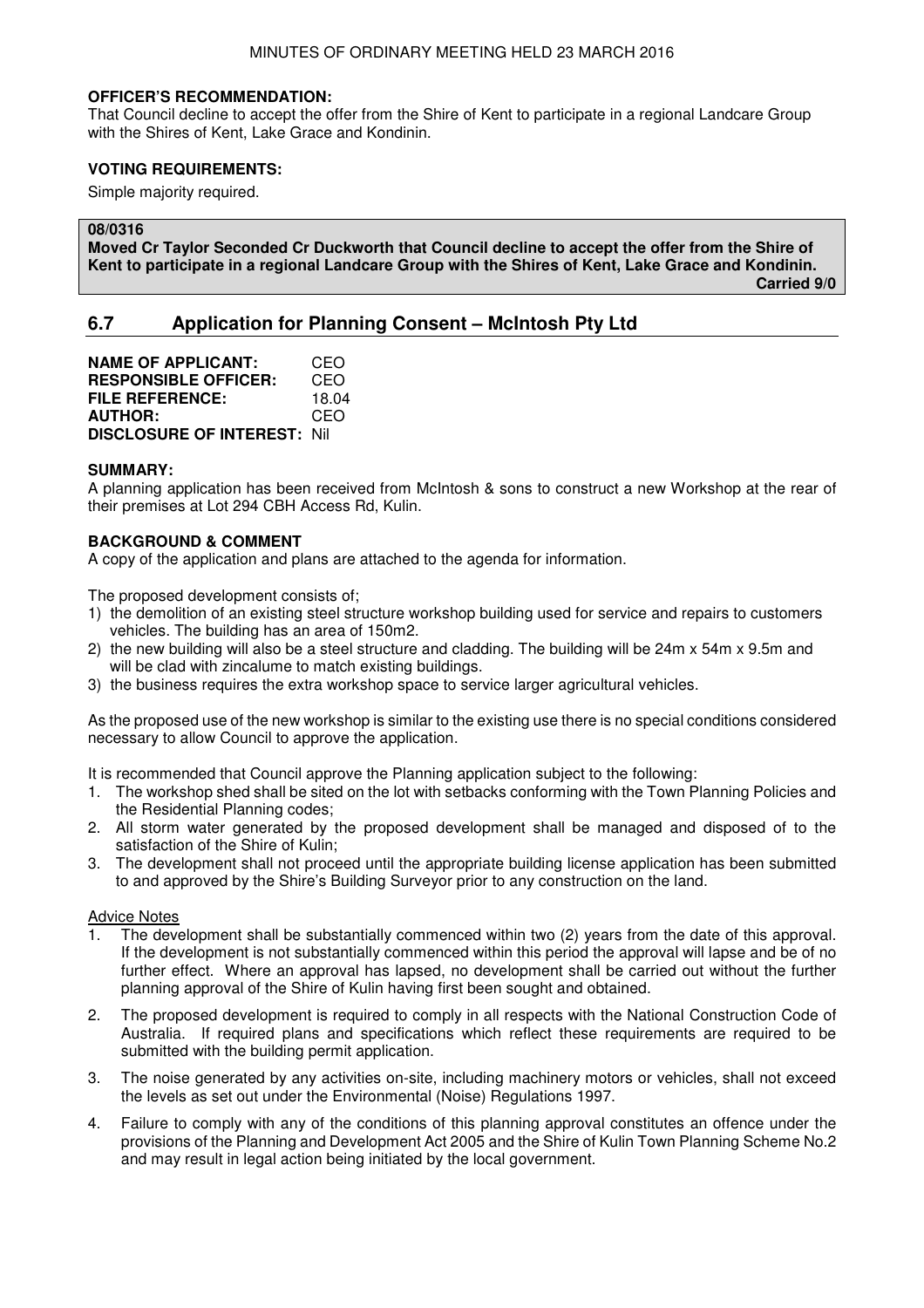#### **STATUTORY ENVIRONMENT:**

Town Planning and Development act 1928 and Shire of Kulin Town Planning scheme No 2.

**POLICY IMPLICATIONS:**  Nil **FINANCIAL IMPLICATIONS:**  Nil **COMMUNITY CONSULTATION:** Nil **WORKFORCE IMPLICATIONS:** Nil

#### **OFFICER'S RECOMMENDATION:**

That Council approve the Planning application submitted by McIntosh & Son for the construction of a new 24m x 54m x 9.4 m workshop for the purpose of servicing agricultural machinery subject to the following conditions:

- The workshop shed shall be sited on the lot with setbacks conforming with the Town Planning Policies and the Residential Planning codes;
- All storm water generated by the proposed development shall be managed and disposed of to the satisfaction of the Shire of Kulin;
- The development shall not proceed until the appropriate building license application has been submitted to and approved by the Shire's Building Surveyor prior to any construction on the land.

Note additional advice notes

- The development shall be substantially commenced within two (2) years from the date of this approval. If the development is not substantially commenced within this period the approval will lapse and be of no further effect. Where an approval has lapsed, no development shall be carried out without the further planning approval of the Shire of Kulin having first been sought and obtained.
- The proposed development is required to comply in all respects with the National Construction Code of Australia. If required plans and specifications which reflect these requirements are required to be submitted with the building permit application.
- The noise generated by any activities on-site, including machinery motors or vehicles, shall not exceed the levels as set out under the Environmental (Noise) Regulations 1997.
- Failure to comply with any of the conditions of this planning approval constitutes an offence under the provisions of the Planning and Development Act 2005 and the Shire of Kulin Town Planning Scheme No.2 and may result in legal action being initiated by the local government.

#### **VOTING REQUIREMENTS:**

Simple majority required.

## **08/0316**

**Moved Cr Robins Seconded Cr McInnes that Council approve the planning application submitted by McIntosh & Son for the construction of a new 24m x 54m x 9.4 m workshop for the purpose of servicing agricultural machinery subject to the following conditions:** 

- **The workshop shed shall be sited on the lot with setbacks conforming with the Town Planning Policies and the Residential Planning codes;**
- **All storm water generated by the proposed development shall be managed and disposed of to the satisfaction of the Shire of Kulin;**
- **The development shall not proceed until the appropriate building license application has been submitted to and approved by the Shire's Building Surveyor prior to any construction on the land.**

 **Carried 9/0**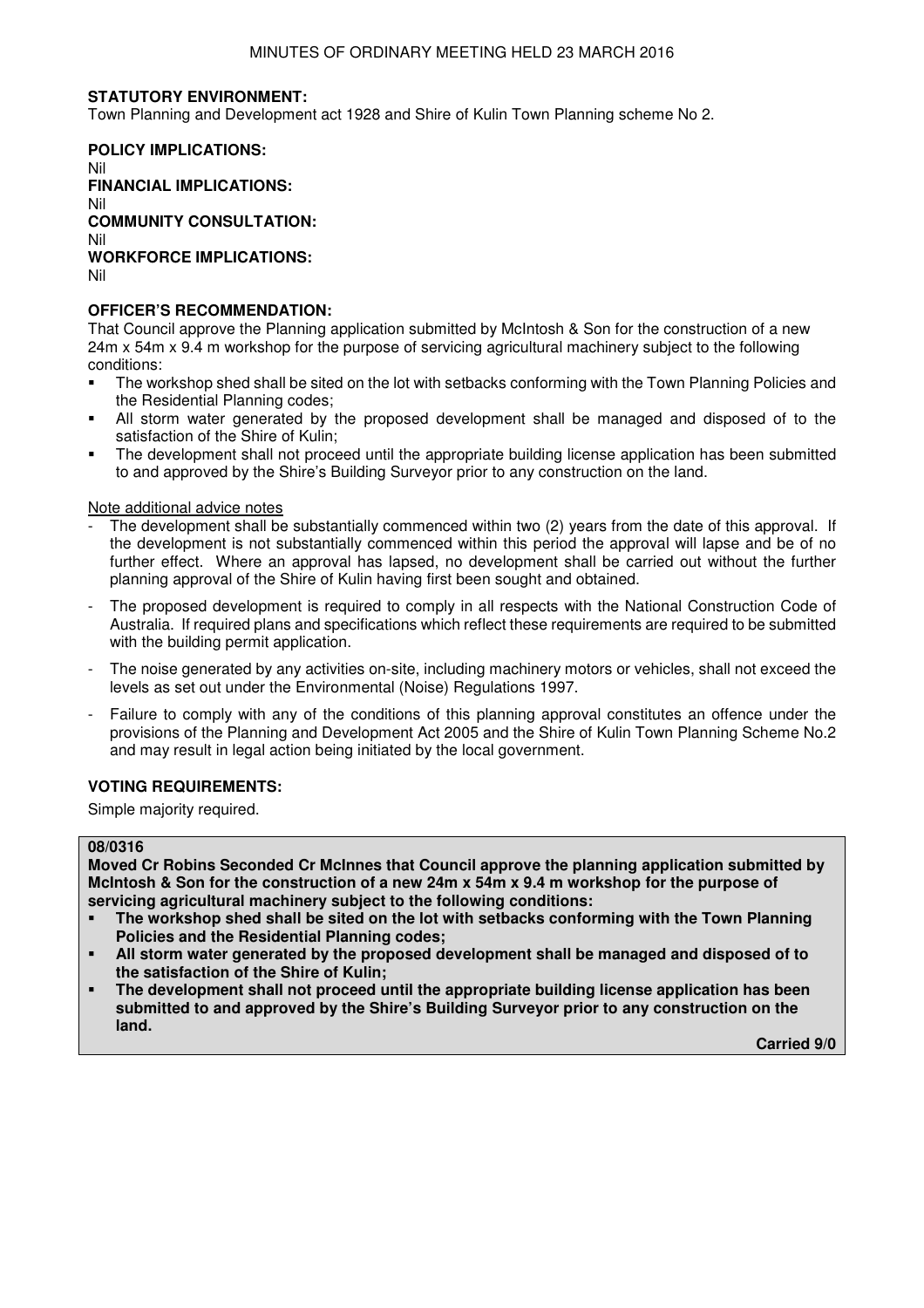## **7 COMPLIANCE**

## **7.1 Compliance Audit Return 2015**

**NAME OF APPLICANT:** CEO **RESPONSIBLE OFFICER:** CEO **FILE REFERENCE:** 12.05 **AUTHOR:** CEO **DISCLOSURE OF INTEREST:** Nil

#### **SUMMARY:**

Council is required to adopt the annual compliance return by 31 March each year.

#### **BACKGROUND & COMMENT:**

Attached to the agenda is a copy of the completed compliance return for Council adoption. There are no issues to raise other than the fact that we have not received the auditor's report by 31 December 2015 nor within 30 days of completion of the audit.

**STATUTORY ENVIRONMENT:** 

N/A

**POLICY IMPLICATIONS:**  N/A

#### **FINANCIAL IMPLICATIONS:**

N/A

## **COMMUNITY CONSULTATION:**

N/A

## **WORKFORCE IMPLICATIONS:**

N/A

#### **OFFICER'S RECOMMENDATION:**

That the 2015 Compliance Audit Return covering the 2015 financial year be adopted as presented.

#### **VOTING REQUIREMENTS:**

Simple majority required.

### **09/0316**

**Moved Cr Robins Seconded Cr McInnes that the 2015 Compliance Audit Return covering the 2015 financial year be adopted as presented.** 

**Carried 9/0** 

## **8. ELECTED MEMBERS MOTIONS OF WHICH PREVIOUS NOTICE HAS BEEN GIVEN**

Nil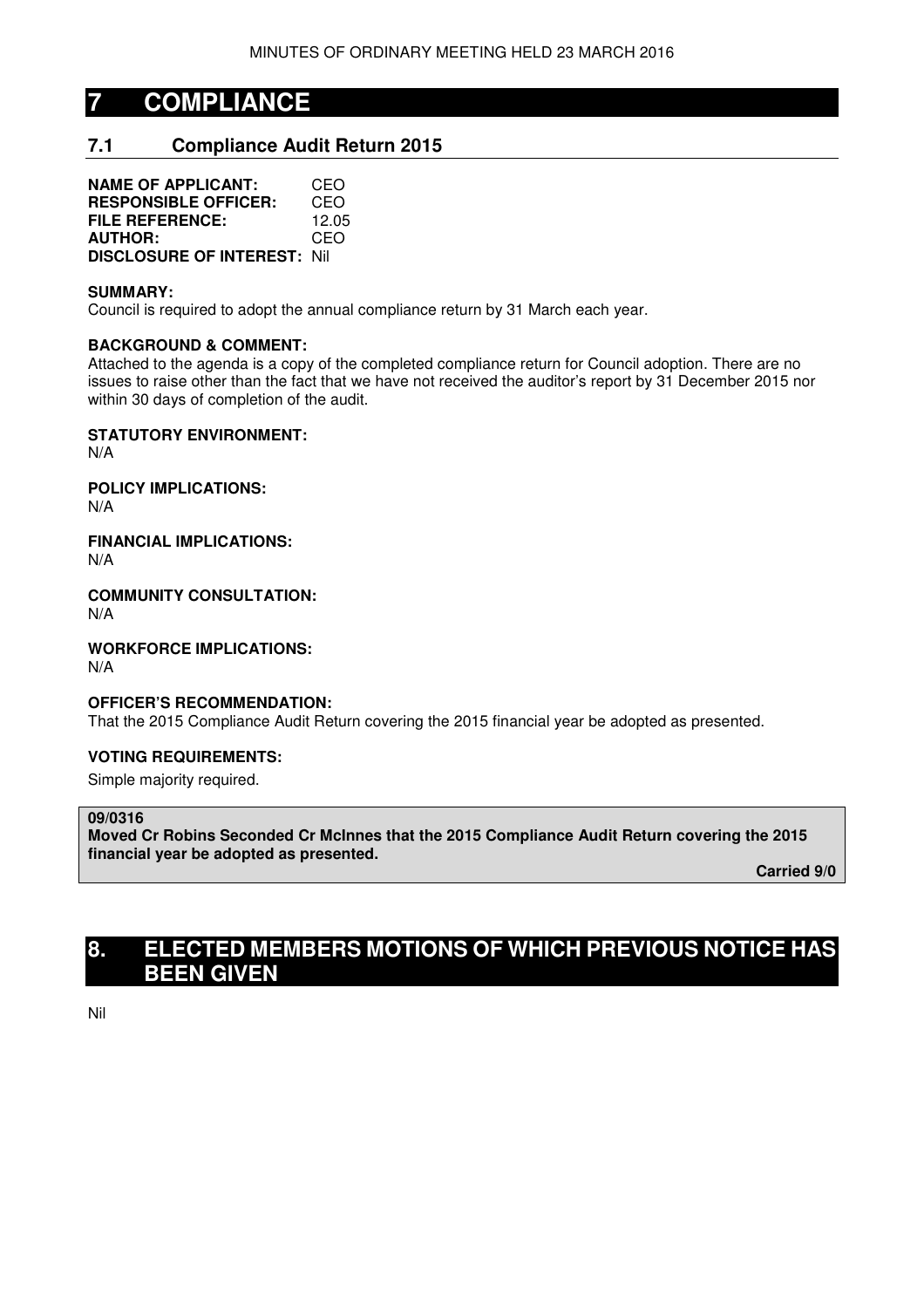## **9. NEW BUSINESS OF AN URGENT NATURE INTRODUCED BY DECISION OF MEETING**

## **9.1 Social Media Policy**

**RESPONSIBLE OFFICER:** CRC Manager **FILE REFERENCE:** 04.04 **AUTHOR:** CRC Manager **DISCLOSURE OF INTEREST:** 

#### **SUMMARY:**

There are clear benefits for many councils in the use of social media, in particular, for engaging with hard to reach communities and fostering a more collaborative, transparent approach to community governance. Seven most common used for Local Government on Social Media;

- 1. Crime Prevention and Police Assistance
- 2. Emergency Alerts and Severe Weather Updates
- 3. Activities and Class Registrations
- 4. Council Meeting notices
- 5. Public Service Announcements
- 6. Construction Updates and Road Closures
- 7. Job Applications and Advertising Positions Vacant

#### **BACKGROUND & COMMENT:**

In a sense the Shire of Kulin is already on social media whether the council takes ownership of it or not. Social media sites Shire of Kulin is already associated with are; Facebook

- $\blacksquare$  Tin Horse Highway Gen
- Kulin Bush Races Laney Duckworth
- Kulin CRC Kate, Mel, Taryn
- Kulin Markets Erin Bailey, Kate & Mel
- **Pathways to Wave Rock Gen**
- **Camp Kulin Tanya**

**Twitter** 

- Camp Kulin
- (Kulin Police have 1700 followers)
- **\*** #Kulin on Twitter

YouTube

- Pathways to wave rock
- Tin Horse Highway
- **Camp Kulin**
- Bush races

Our Centenary was tweeted about on Twitter, and it would have been great to retweet this sort of thing. Twitter is very popular and well utilised by government as it's a more official platform for news and information than Facebook.

I would recommend that the Shire of Kulin develop a policy which clearly outlines the instances when posting things on Social Media is appropriate and how to go about this in the right manner. I've provided an example from another Shire. The manner in which the post is written is probably the most important point for Local Government. Social Media is usually about posting one's viewpoint to their friends, Local Government posts are about informing the community of news, important information and not expressing an opinion about the news or information we are posting about. For example;

Due to weather conditions fire permits issued for today are cancelled, please contact your local fire controller for more information.

Rather than;

It's a bit hot today so nobody should be burning off.

I would also use Social Media to build a positive healthy image of the Shire, feel good stories, progress reports and photos on building upgrades, local projects and to get to know local Shire Staff and Councillor by profiling them. It's all about transparency – in business and local government.